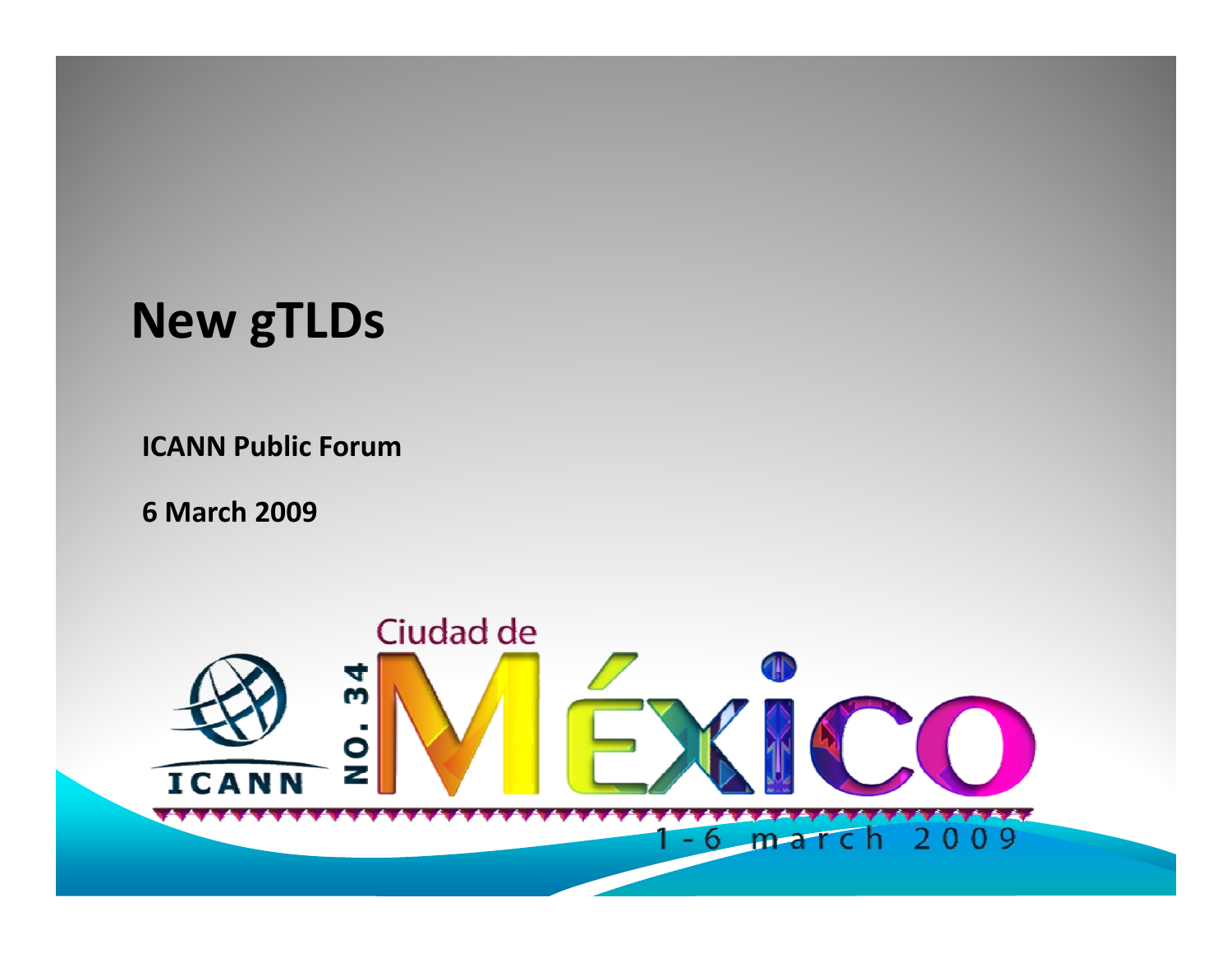

#### **Consultations at Mexico meeting**

- Revised Applicant Guidebook and Comment Analysis released for public comment
- **Discussions with GNSO, GAC, ALAC, individual GNSO** constituencies
- **Workshop: Q&A on Applicant Guidebook**
- **Branding and New gTLDs session**
- Public Forum discussion with the ICANN Board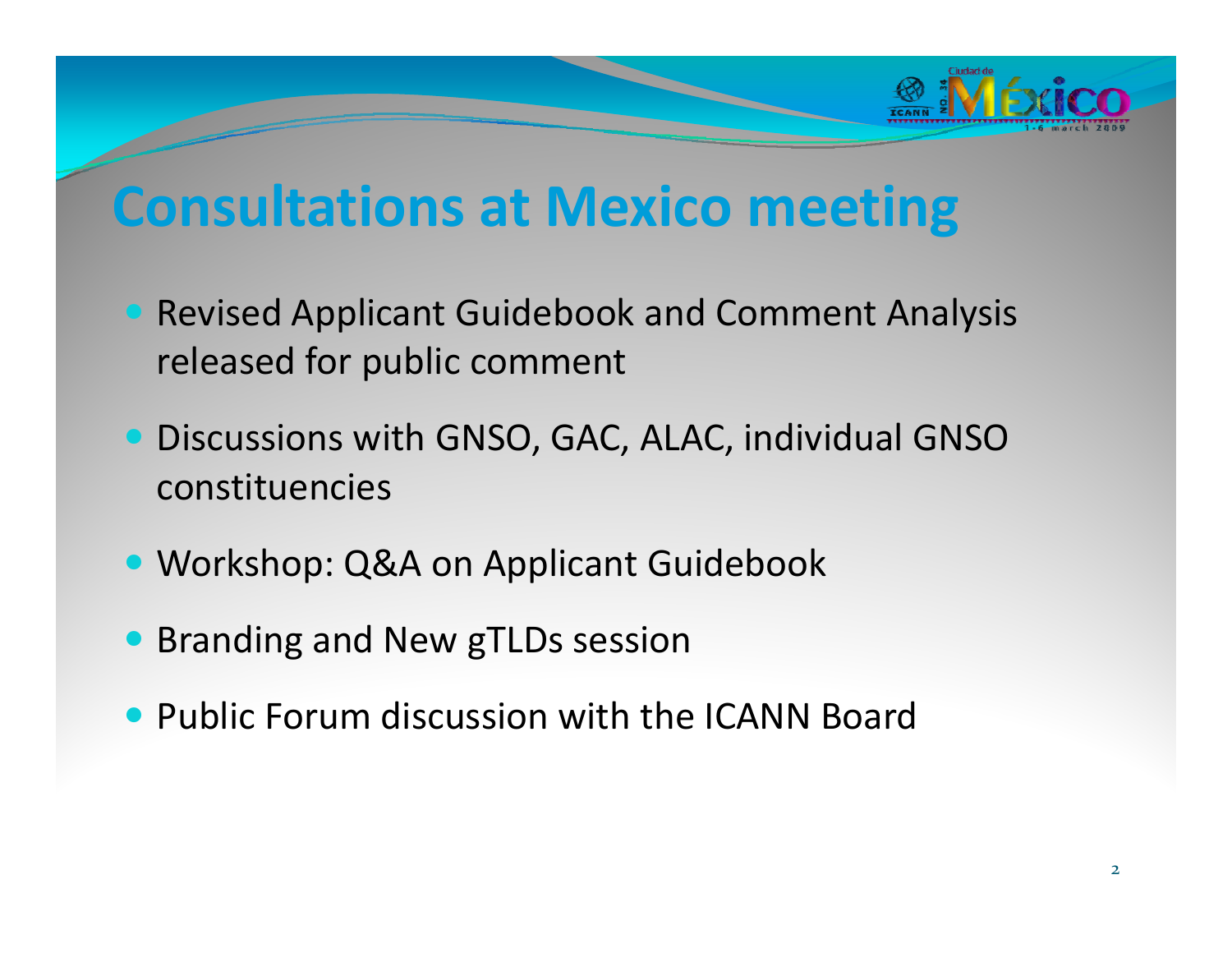

### **Some Positive Aspects**

- Overall positive reaction to the analysis of the first public comment round; and looking to improve
- Recognition public consultation process is working. We received <sup>a</sup> lot of thoughtful feedback.
- Positive proactive approach by IP community to get together and propose solutions to address the trademark overarching issues
- More awareness about New gTLDs and ICANN's role.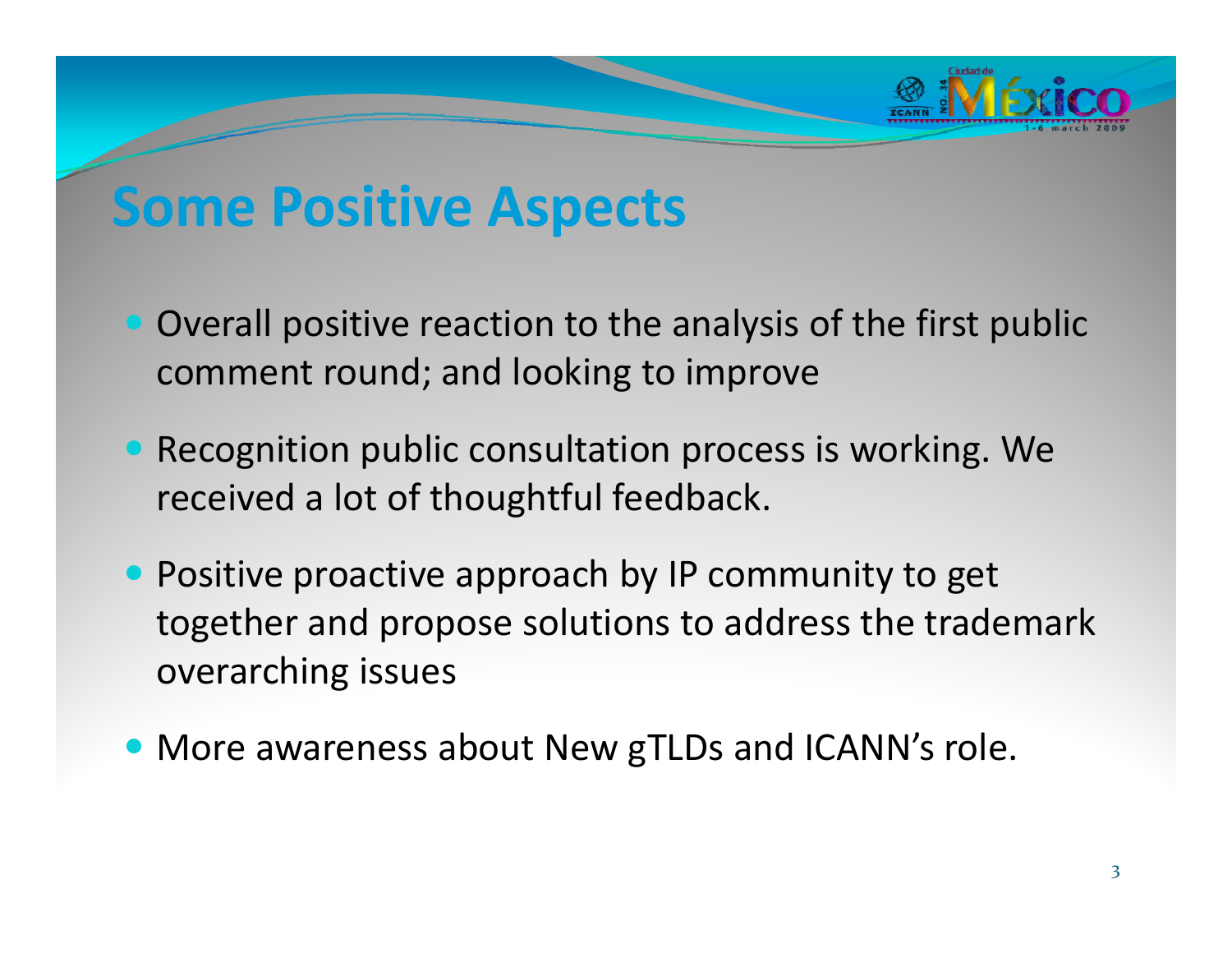

# **Overarching Issues**

- Additional study and consultation required on four overarching issues:
	- Trademark protection and possible abuses
	- DNS stability
	- Economic analysis of effects of New gTLDs on the marketplace
- The results of these consultations and studies will be published in <sup>a</sup> subsequent Guidebook
- This means that first applications would be received in December (earliest) or Q1 2010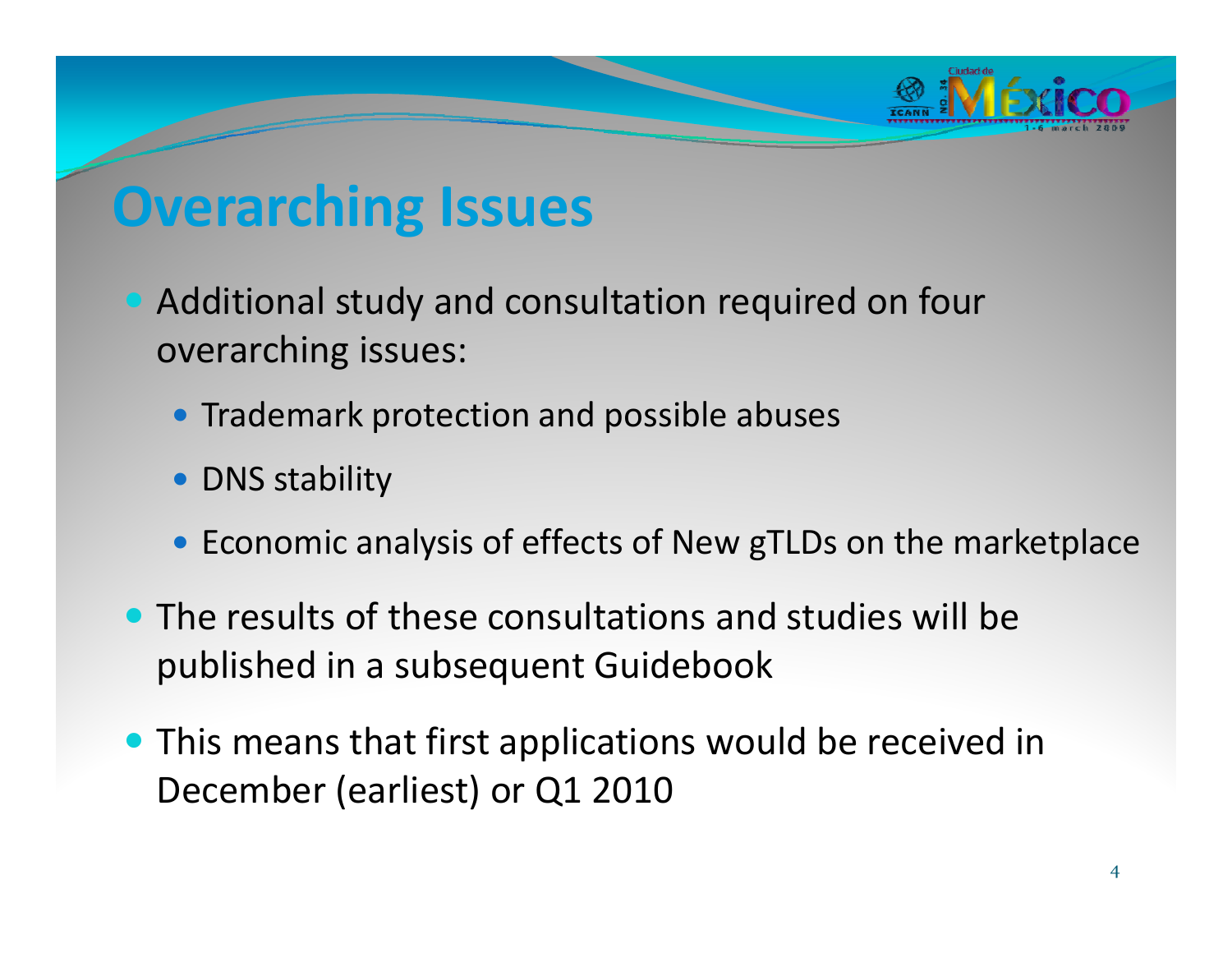

# **Issues for Next Version of Guidebook**

- 3-character requirement for certain IDN gTLDs
- Evaluation fees
- Comparative evaluation scoring
- Thick v thin Whois
- Standards for community based objections
- **Categorization for gTLD** applicants
- Registry agreement terms, incl.: registry‐registrar cross‐ownership model
- **Geographical names**
- Approach to variants (i.e., requiring applicants to apply separately for each string),
- Timing of gTLD process w/ fast track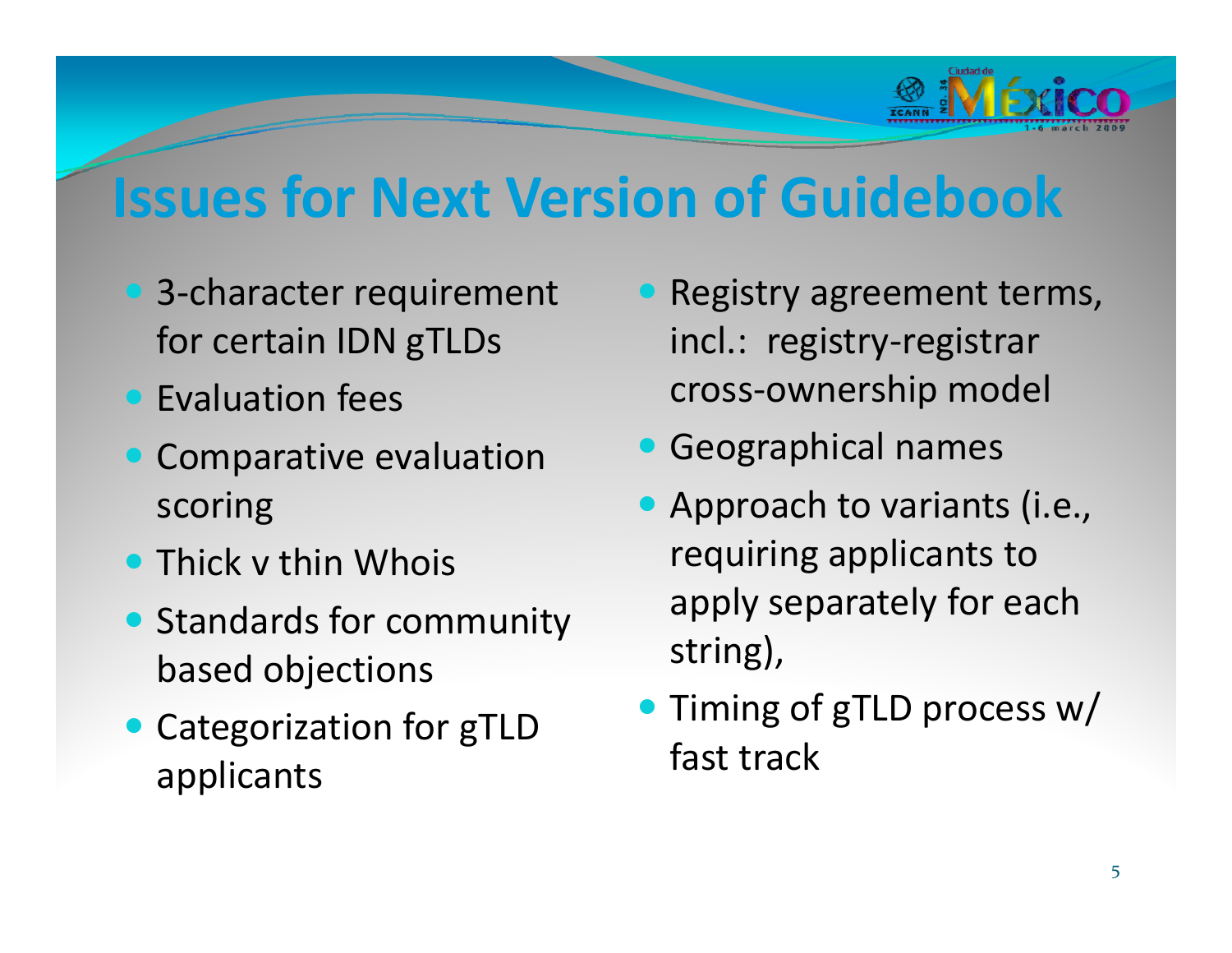

# **Prerequisites to accepting applications**

- Complete Community consultations on overarching issues, in particular trademark/malicious behavior issues
- Complete third-party studies
	- Market impact analysis and Price controls
	- SSAC/RSSAC study
- **•** Finalize all criteria and processes, publish Final Applicant Guidebook
- Completing ICANN's internal operational readiness work to accept applications and manage new gTLD registries
- Conduct communications outreach four month effort